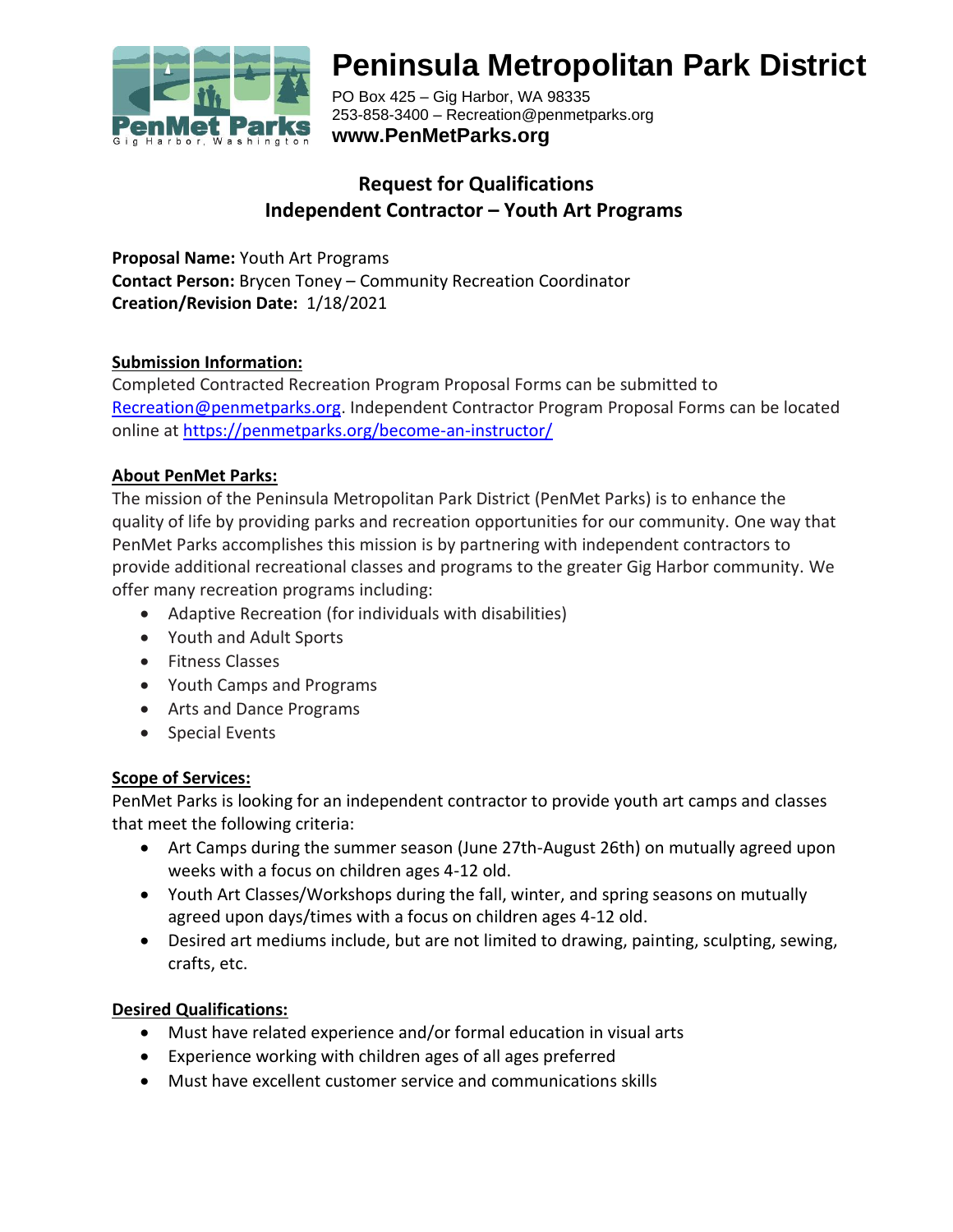• Must have an active First Aid/CPR/AED Certification or ability to obtain certification prior to start date.

# **Essential Responsibilities of the Contractor:**

- 1. Provides staffing and instruction to operate a high-quality program.
- 2. Provides all program materials & supplies.
- 3. Provides detailed program information to PenMet Parks for marketing and registration purposes.
- 4. Actively works with the Recreation Coordinator on program scheduling, marketing, and program evaluation in order to provide a high-quality customer experience.
- 5. Adheres to processes and procedures outlined in the PenMet Parks Independent Contractor Handbook.

### **Essential Responsibilities of PenMet Parks:**

- 1. Provides space for program at an available PenMet Parks facility.
- 2. Provides customer service including answering customer questions, providing program welcome emails, resolving customer requests, communicating program updates, and collecting customer feedback.
- 3. Provides program registration online, in-person, and over the phone. PenMet Parks uses an online registration software called ActiveNet and absorbs the expense of all associated taxes, registration software fees, and credit card fees.
- 4. For camps and extended care programs, PenMet Parks provides comprehensive emergency management software through ePACT.
- 5. Provides marketing in a quarterly Parks and Recreation guide, on the PenMet Parks website, and through limited social media posts.

#### **Supplemental Information:**

- A. **Proposal Process and Information:** Proposals are evaluated based on alignment with PenMet Parks mission & values, current needs of the community, and availability of facility space. PenMet Parks reserves the right to reject any and all proposals in the submittal and evaluation process.
- B. **PAYMENT:** Payment for PenMet Parks contracted services are based on a standard 70/30 percentage split of the program registration fees. The independent contractor receives 70% of the gross revenue collected through program registration fees and PenMet Parks receives 30%. All independent contractors are paid for in the form of a check within 30 days of receiving the finalized invoice. Invoices are able to be submitted on the last day of the program.
- C. **BACKGROUND CHECK:** The contract award shall be contingent upon PenMet Parks receipt of an acceptable background check report for any staff or volunteers that will assist in providing the outlined services.